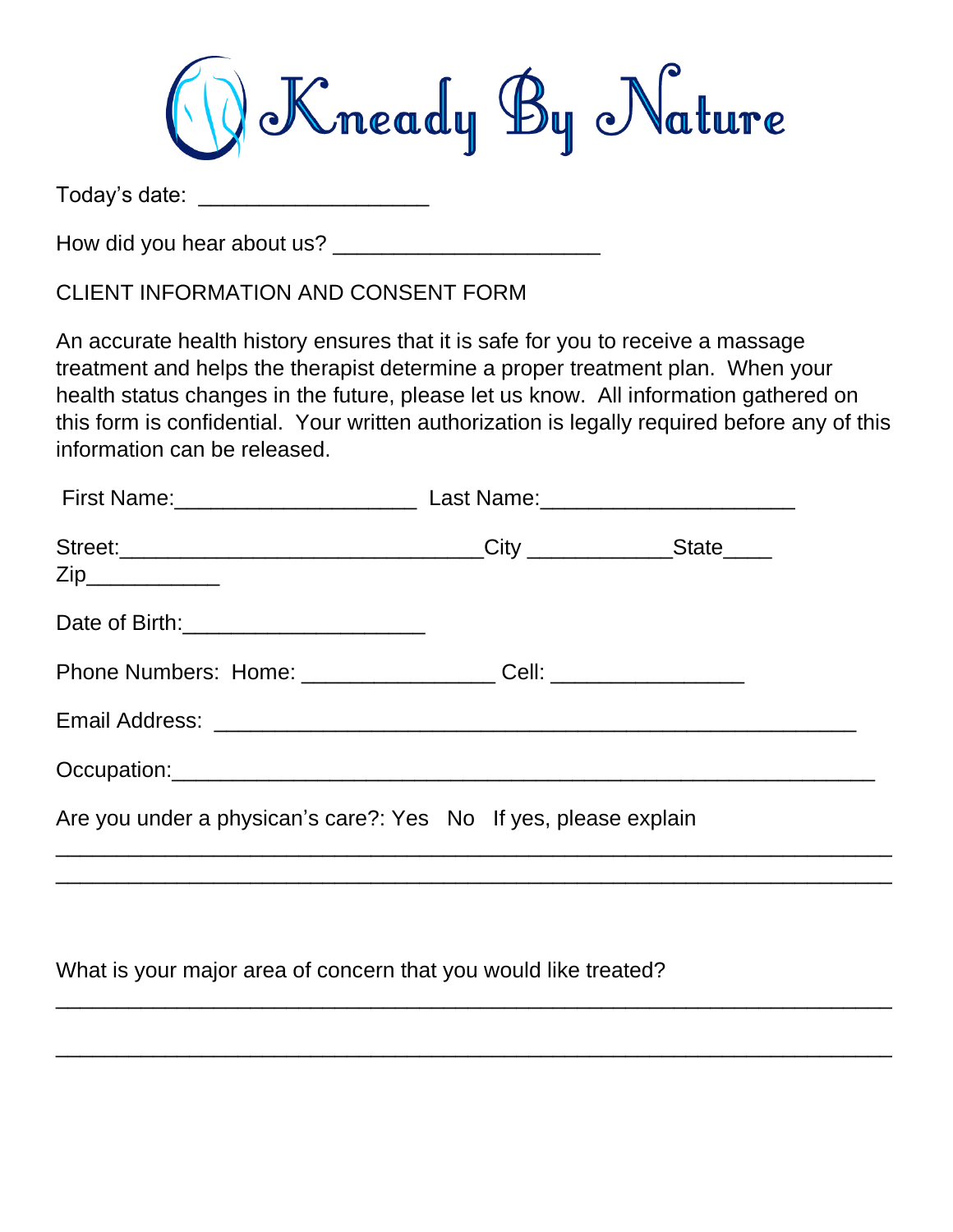## **Lifestyle Questions**

|                                                                | Regular eating habits Yes () No () Do you take vitamins: Yes () No ()                     |
|----------------------------------------------------------------|-------------------------------------------------------------------------------------------|
| Do you take prescribed medications: Yes () No ()               |                                                                                           |
|                                                                |                                                                                           |
| Regular exercise: Yes () No ()                                 |                                                                                           |
|                                                                |                                                                                           |
|                                                                | High Stress: Yes () No () IF YES: At home () At work () Both ()                           |
| massage therapist, naturopath, other:                          | Have you received care from any of the following: (circle) physiotherapist, chiropractor, |
| Have you had surgery in the past? If yes, for what?            |                                                                                           |
| Have you had any fractures/sprains in the past? If yes, where? |                                                                                           |
| Have you had any serious illnesses in the past? If yes, what?  |                                                                                           |
|                                                                |                                                                                           |

Did the current injury result from a motor vehicle accident or workplace injury?

Yes ( ) No ( )